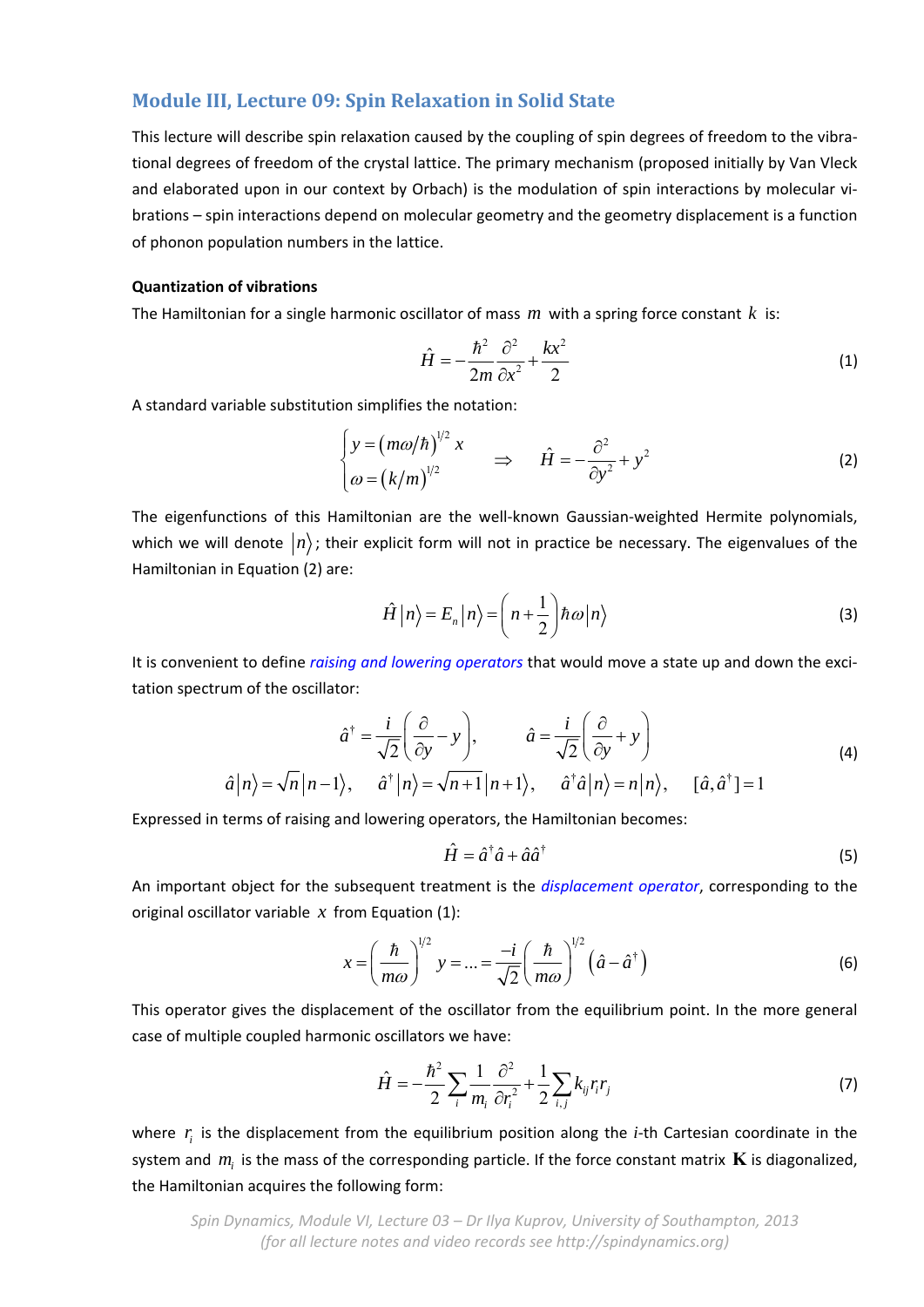$$
\hat{H} = \sum_{i} \hat{H}_{i}, \qquad \hat{H}_{i} = -\frac{\hbar^{2}}{2m_{i}} \frac{\partial^{2}}{\partial \rho_{i}^{2}} + \frac{k_{i}\rho_{i}^{2}}{2}
$$
(8)

where  $m_i$  is the effective mass of *i*-th normal mode,  $k_i$  is its effective force constant (the eigenvalue of the force matrix) and the normal mode coordinates  $\rho_i$  are related to the to the Cartesian coordinates through the eigenvectors of the force matrix:

$$
\mathbf{K}\vec{\kappa}^{(i)} = k_i \vec{\kappa}^{(i)}, \qquad \rho_i = \sum_j \kappa_j^{(i)} r_j, \qquad r_i = \sum_j \kappa_i^{(j)} \rho_j
$$
 (9)

We can now apply a transformation similar to the one in Equation (2) to simplify the notation:

$$
\begin{cases}\n q_i = (m_i \omega_i / \hbar)^{1/2} \rho_i \\
 \omega_i = (k_i / m_i)^{1/2}\n\end{cases}\n\Rightarrow\n\hat{H}_i = -\frac{\partial^2}{\partial q_i^2} + q_i^2 = \hat{a}_i^\dagger \hat{a}_i + \hat{a}_i \hat{a}_i^\dagger
$$
\n(10)

where  $\omega_i$  is the frequency of the *i*-th normal mode and  $\hat{a}_i^{\dagger}$ ,  $\hat{a}_i$  are the raising and lowering operators for its excitations:

$$
\hat{a}_i^{\dagger} = \frac{i}{\sqrt{2}} \left( \frac{\partial}{\partial q_i} - q_i \right), \qquad \hat{a}_i = \frac{i}{\sqrt{2}} \left( \frac{\partial}{\partial q_i} + q_i \right)
$$
(11)

The displacement operator  $\hat{r}_i$  along the *i*-th Cartesian coordinate is defined by extending Equation (6):

$$
r_i = \sum_j \kappa_i^{(j)} \rho_j = \sum_j \left(\frac{\hbar}{m_j \omega_j}\right)^{1/2} \kappa_i^{(j)} q_j = \frac{-i}{\sqrt{2}} \sum_j \left(\frac{\hbar}{m_j \omega_j}\right)^{1/2} \kappa_i^{(j)} \left(\hat{a}_j - \hat{a}_j^{\dagger}\right)
$$
(12)

The sum in this expression runs over all normal modes in the system. The normal mode coefficient  $\kappa_i^{(j)}$ may be viewed as a "weight" of the *j*‐th normal mode in the *i*‐th Cartesian coordinate displacement.

## **Three‐dimensional crystal lattices**

The matrix elements of the displacement  $\vec{u}$  from the equilibrium of a three-dimensional uniform crystal lattice at a specific point *r* are given by (see Orbach's papers for a detailed derivation):

$$
\left\langle n_{\bar{q},s} - 1 \middle| \vec{u}(\vec{r}) \middle| n_{\bar{q},s} \right\rangle = \sqrt{\frac{\hbar n_{\bar{q},s}}{2M \omega_{\bar{q},s}}} \vec{v}(\vec{q},s) e^{i(\vec{q}\cdot\vec{r})}
$$
\n
$$
\left\langle n_{\bar{q},s} + 1 \middle| \vec{u}(\vec{r}) \middle| n_{\bar{q},s} \right\rangle = \sqrt{\frac{\hbar (n_{\bar{q},s} + 1)}{2M \omega_{\bar{q},s}}} \vec{v}(\vec{q},s) e^{-i(\vec{q}\cdot\vec{r})}
$$
\n(13)

where  $\vec{q}$  is the phonon wave vector, *s* is the polarization index,  $n_{\vec{q},s}$  is the occupation number of the normal mode with wave vector  $\vec{q}$  and polarization index *s*,  $\omega_{\vec{q},s}$  is the frequency of that normal mode,  $v(\vec{q},s)$  is a unit vector in the direction of polarization and  $M$  is the mass of the crystal. In practice, we  $v(\vec{q},s)$ will use the strain tensor **ε** rather than displacements:

$$
\varepsilon_{\alpha\beta} = \frac{1}{2} \left( \frac{\partial u_{\alpha}}{\partial r_{\beta}} + \frac{\partial u_{\beta}}{\partial r_{\alpha}} \right), \qquad \alpha, \beta = \{x, y, z\}
$$
 (14)

Skipping another lengthy derivation (see Orbach's original papers), the squares of the matrix elements for the isotropic part of the lattice strain tensor are: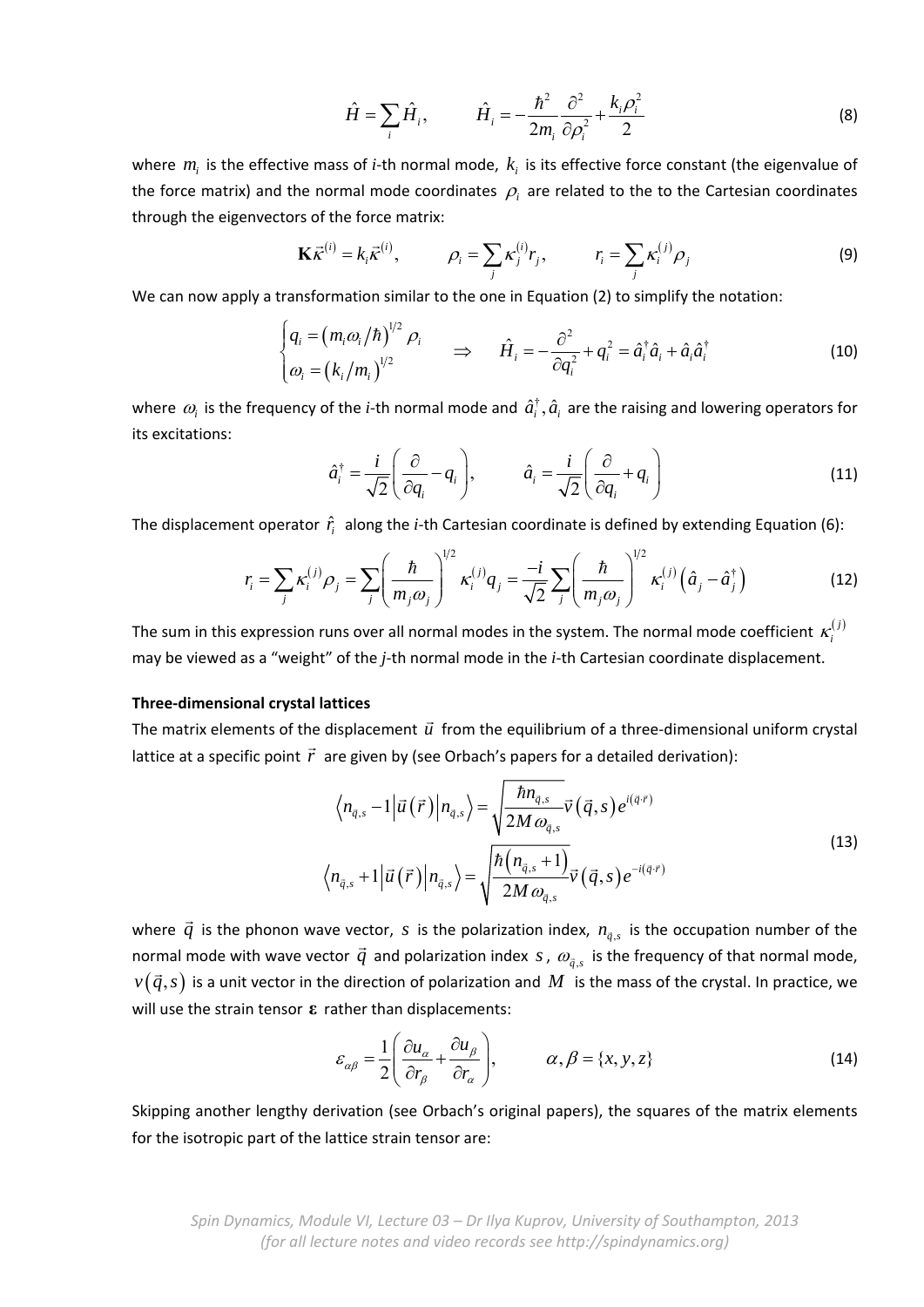$$
\left|\left\langle n_{\overline{q},s}-1\right|\varepsilon\left|n_{\overline{q},s}\right\rangle\right|^2 = \frac{\hbar q^2 n_{\overline{q},s}}{2M\omega_{\overline{q},s}}, \qquad \left|\left\langle n_{\overline{q},s}+1\right|\varepsilon\left|n_{\overline{q},s}\right\rangle\right|^2 = \frac{\hbar q^2 \left(n_{\overline{q},s}+1\right)}{2M\omega_{\overline{q},s}} \tag{15}
$$

where  $q$  is the length of the wave vector  $\vec{q}$ . The matrix elements in Equation (15) refer to a specific normal mode – we will eventually need to take a sum over all modes.

#### **One‐phonon Orbach processes**

Most spin interaction operators depend on molecular geometry and therefore on the local lattice strain. A given spin operator  $\hat{V}$  would therefore have a Taylor expansion in the powers of that strain:

$$
\hat{V}(\varepsilon) = \hat{V}_0 + \hat{V}_1 \varepsilon + \hat{V}_2 \varepsilon^2 + \dots
$$
\n(16)

The zero-order term is static and may be placed into the main spin Hamiltonian, the first-order term will be used as a perturbation. Higher terms will be ignored.

From the standard time-dependent perturbation theory, we get the following transition probabilities per unit time between two spin states  $|b\rangle$  and  $|a\rangle$ :

$$
W_{b\to a} = \frac{2\pi}{\hbar} \left| \langle \text{final} \left| \hat{V}_i \varepsilon \right| \text{initial} \right\rangle \right|^2 \delta \left( E_{\text{initial}} - E_{\text{final}} \right) \tag{17}
$$

where the "initial" and "final" labels refer to the state of the full system (spins + lattice), and the lattice states now need to be integrated over:

$$
W_{b\rightarrow a} = \frac{2\pi}{\hbar} \frac{3Vn_b}{2\pi^2 v^3} \iint \left| \langle a | \hat{V}_1 | b \rangle \right|^2 \left| \langle n_q + 1 | \varepsilon | n_q \rangle \right|^2 \delta \left( \hbar \omega_{ab} - \hbar \omega_q \right) \omega^2 d\omega \tag{18}
$$

where  $\nu$  is the phonon velocity and  $V$  is the volume of the crystal. Using the matrix element from Equation (15) and assuming that the phonons that we are interested in have very low energy, we can replace  $\omega_a$  by  $vq$  and take the integral:

$$
W_{b\rightarrow a} = \frac{3\omega_{ab}^3}{2\pi\rho v^5 \hbar} \Big| \langle \mathbf{a} | \hat{V}_1 | \mathbf{b} \rangle \Big|^2 \Big( n_{\omega_{ab}} + 1 \Big) n_b, \qquad n_{\omega_{ab}} = \frac{1}{\exp(\hbar \omega_{ab} / kT) - 1} \tag{19}
$$

and similarly:

$$
W_{a\to b} = \frac{3\omega_{ab}^3}{2\pi\rho v^5 \hbar} \left| \left\langle \mathbf{a} \left| \hat{V}_1 \right| \mathbf{b} \right\rangle \right|^2 n_{\omega_{ab}} n_a \tag{20}
$$

The net flux from  $|b\rangle$  to  $|a\rangle$  is the difference between  $W_{b\rightarrow a}$  and  $W_{a\rightarrow b}$  transition rates:

$$
\frac{d}{dt}\left(n_b - n_a\right) = W_{b \to a} - W_{a \to b} = -\frac{3\omega_{ab}^3}{\pi \rho v^5 \hbar} \left|\left\langle a \left| \hat{V}_1 \right| b \right\rangle\right|^2 \left[\left(n_{\omega_{ab}} + 1\right) n_b - n_{\omega_{ab}} n_a\right]
$$
\n(21)

after plugging in the thermodynamic expressions for the occupation numbers, we get:

$$
\frac{1}{T_1} = \frac{3\omega_{ab}^3}{2\pi\rho v^5 \hbar} \Big| \langle \mathbf{a} | \hat{V}_1 | \mathbf{b} \rangle \Big|^2 \Bigg( \frac{\exp(\hbar \omega_{ab}/kT) + 1}{\exp(\hbar \omega_{ab}/kT) - 1} \Bigg)
$$
(22)

assuming  $\hbar \omega_{ab} \ll kT$ , we can simplify this into:

$$
\frac{1}{T_1} = \frac{3\omega_{ab}^2 kT}{\pi \rho v^5 \hbar^2} \left| \langle \mathbf{a} | \hat{V}_1 | \mathbf{b} \rangle \right|^2 \tag{23}
$$

*Spin Dynamics, Module VI, Lecture 03 – Dr Ilya Kuprov, University of Southampton, 2013 (for all lecture notes and video records see http://spindynamics.org)*